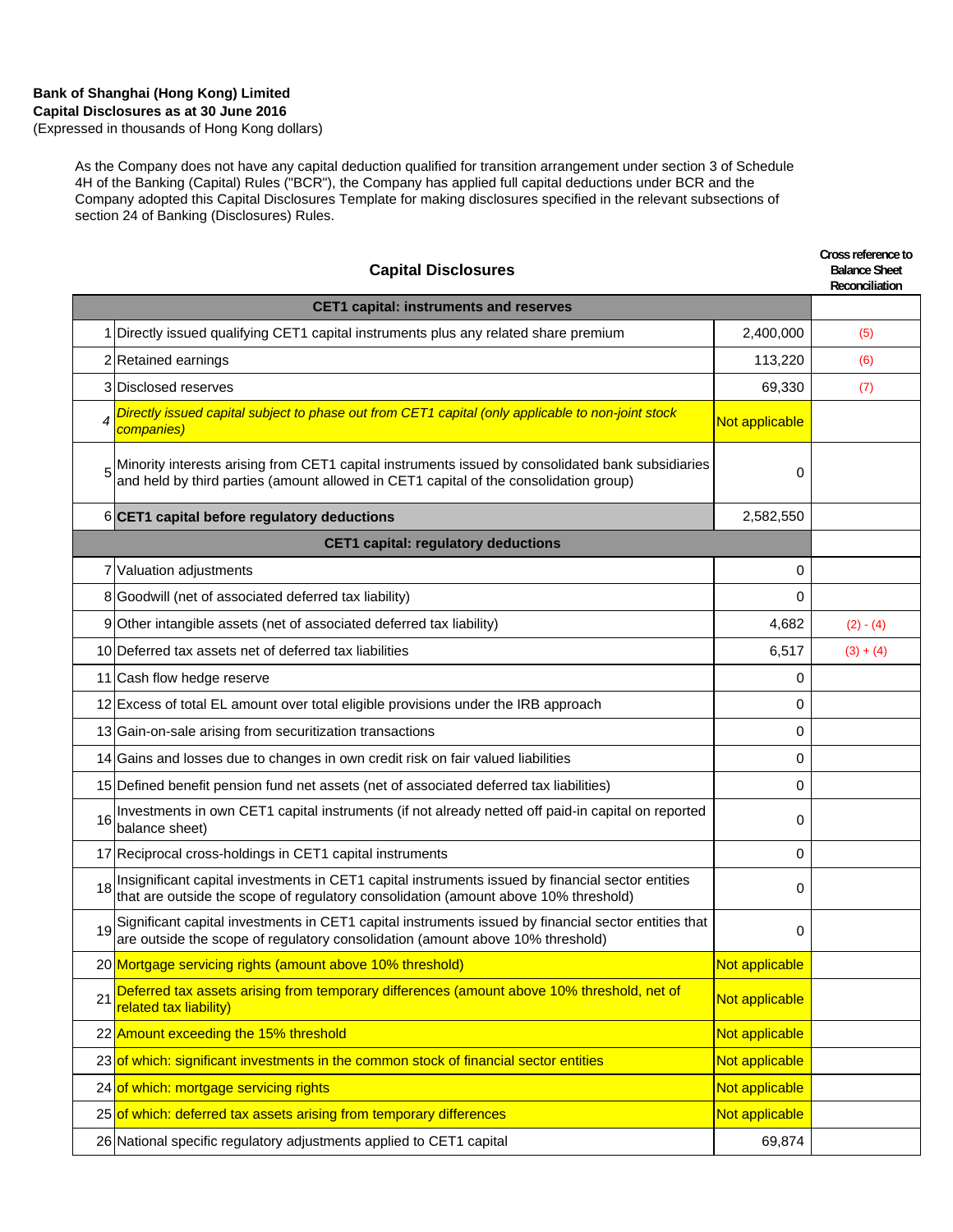(Expressed in thousands of Hong Kong dollars)

| 26a                                        | Cumulative fair value gains arising from the revaluation of land and buildings (own-use and<br>investment properties)                                                                   | 0         |     |
|--------------------------------------------|-----------------------------------------------------------------------------------------------------------------------------------------------------------------------------------------|-----------|-----|
|                                            | 26b Regulatory reserve for general banking risks                                                                                                                                        | 69,874    | (8) |
|                                            | 26c Securitization exposures specified in a notice given by the Monetary Authority                                                                                                      | 0         |     |
| 26d                                        | Cumulative losses below depreciated cost arising from the institution's holdings of land and<br>buildings                                                                               | 0         |     |
|                                            | 26e Capital shortfall of regulated non-bank subsidiaries                                                                                                                                | 0         |     |
| 26f                                        | Capital investment in a connected company which is a commercial entity (amount above 15% of<br>the reporting institution's capital base)                                                | 0         |     |
| 27                                         | Regulatory deductions applied to CET1 capital due to insufficient AT1 capital and Tier 2 capital to<br>cover deductions                                                                 | 0         |     |
|                                            | 28 Total regulatory deductions to CET1 capital                                                                                                                                          | 81,073    |     |
|                                            | 29 CET1 capital                                                                                                                                                                         | 2,501,477 |     |
|                                            | <b>AT1 capital: instruments</b>                                                                                                                                                         |           |     |
|                                            | 30 Qualifying AT1 capital instruments plus any related share premium                                                                                                                    | 0         |     |
|                                            | 31 of which: classified as equity under applicable accounting standards                                                                                                                 | 0         |     |
|                                            | 32 of which: classified as liabilities under applicable accounting standards                                                                                                            | 0         |     |
|                                            | 33 Capital instruments subject to phase out arrangements from AT1 capital                                                                                                               | 0         |     |
| 34                                         | AT1 capital instruments issued by consolidated bank subsidiaries and held by third parties<br>(amount allowed in AT1 capital of the consolidation group)                                | 0         |     |
|                                            | 35 of which: AT1 capital instruments issued by subsidiaries subject to phase out arrangements                                                                                           | 0         |     |
|                                            | 36 AT1 capital before regulatory deductions                                                                                                                                             | 0         |     |
|                                            | AT1 capital: regulatory deductions                                                                                                                                                      |           |     |
|                                            | 37 Investments in own AT1 capital instruments                                                                                                                                           | 0         |     |
|                                            | 38 Reciprocal cross-holdings in AT1 capital instruments                                                                                                                                 | 0         |     |
| 39                                         | Insignificant capital investments in AT1 capital instruments issued by financial sector entities that<br>are outside the scope of regulatory consolidation (amount above 10% threshold) | 0         |     |
| 40                                         | Significant capital investments in AT1 capital instruments issued by financial sector entities that<br>are outside the scope of regulatory consolidation                                | 0         |     |
|                                            | 41 National specific regulatory adjustments applied to AT1 capital                                                                                                                      | 0         |     |
|                                            | 42 Regulatory deductions applied to AT1 capital due to insufficient Tier 2 capital to cover deductions                                                                                  | 0         |     |
|                                            | 43 Total regulatory deductions to AT1 capital                                                                                                                                           | 0         |     |
|                                            | 44 AT1 capital                                                                                                                                                                          | 0         |     |
|                                            | 45 Tier 1 capital (Tier 1 = CET1 + AT1)                                                                                                                                                 | 2,501,477 |     |
| Tier 2 capital: instruments and provisions |                                                                                                                                                                                         |           |     |
|                                            | 46 Qualifying Tier 2 capital instruments plus any related share premium                                                                                                                 | 0         |     |
| 47                                         | Capital instruments subject to phase out arrangements from Tier 2 capital                                                                                                               | 0         |     |
| 48                                         | Tier 2 capital instruments issued by consolidated bank subsidiaries and held by third parties<br>(amount allowed in Tier 2 capital of the consolidation group)                          | 0         |     |
|                                            | 49 of which: capital instruments issued by subsidiaries subject to phase out arrangements                                                                                               | 0         |     |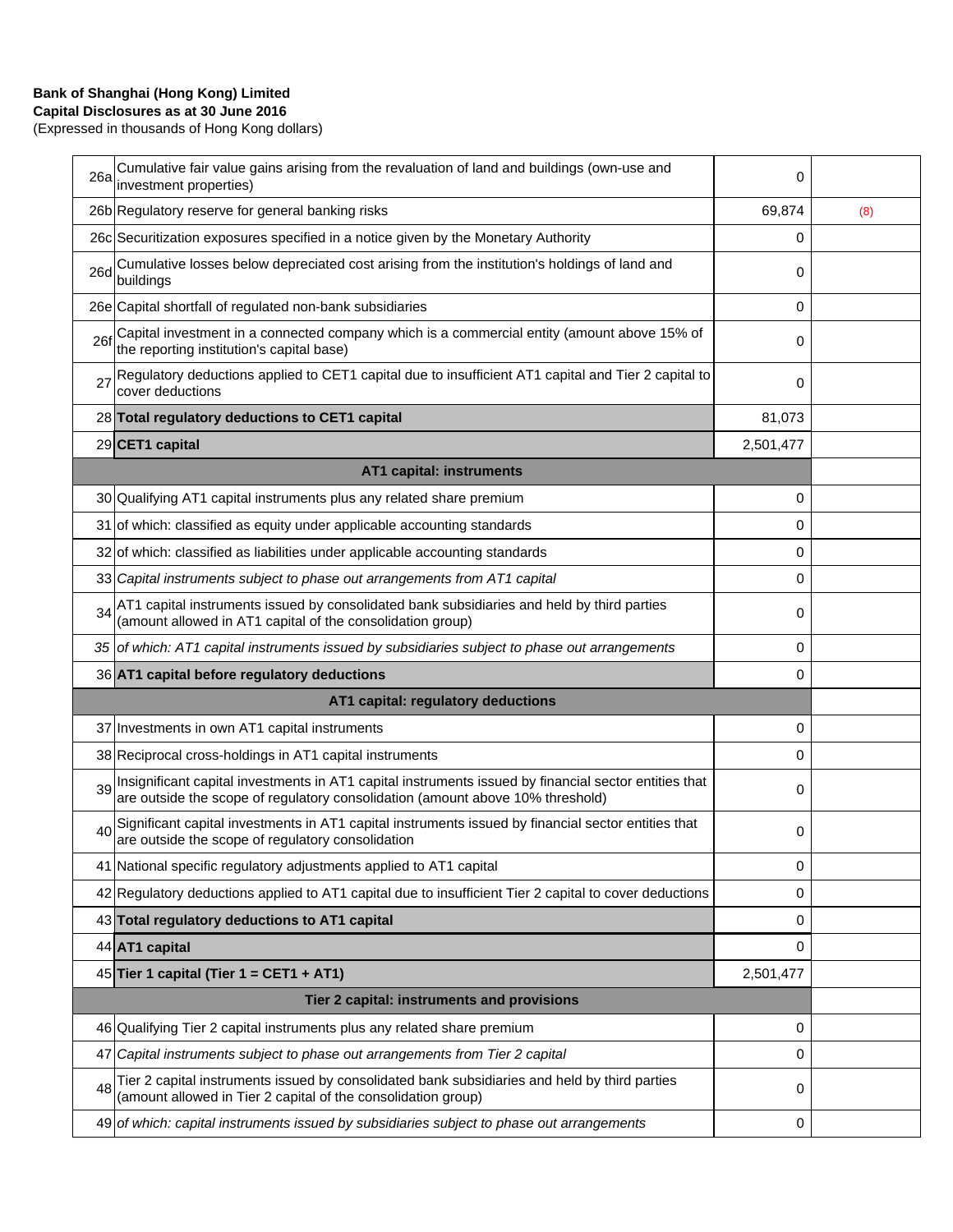(Expressed in thousands of Hong Kong dollars)

| 50                                                                 | Collective impairment allowances and regulatory reserve for general banking risks eligible for<br>inclusion in Tier 2 capital                                                                                                  | 101,666        | $(1) + (8)$ |
|--------------------------------------------------------------------|--------------------------------------------------------------------------------------------------------------------------------------------------------------------------------------------------------------------------------|----------------|-------------|
|                                                                    | 51 Tier 2 capital before regulatory deductions                                                                                                                                                                                 | 101,666        |             |
|                                                                    | Tier 2 capital: regulatory deductions                                                                                                                                                                                          |                |             |
|                                                                    | 52 Investments in own Tier 2 capital instruments                                                                                                                                                                               | 0              |             |
|                                                                    | 53 Reciprocal cross-holdings in Tier 2 capital instruments                                                                                                                                                                     | 0              |             |
| 54                                                                 | Insignificant capital investments in Tier 2 capital instruments issued by financial sector entities<br>that are outside the scope of regulatory consolidation (amount above 10% threshold)                                     | 0              |             |
| 55                                                                 | Significant capital investments in Tier 2 capital instruments issued by financial sector entities that<br>are outside the scope of regulatory consolidation                                                                    | 0              |             |
|                                                                    | 56 National specific regulatory adjustments applied to Tier 2 capital                                                                                                                                                          | 0              |             |
| 56a                                                                | Add back of cumulative fair value gains arising from the revaluation of land and buildings (own-<br>use and investment properties) eligible for inclusion in Tier 2 capital                                                    | $\Omega$       |             |
|                                                                    | 57 Total regulatory deductions to Tier 2 capital                                                                                                                                                                               | 0              |             |
|                                                                    | 58 Tier 2 capital                                                                                                                                                                                                              | 101,666        |             |
|                                                                    | 59 Total capital (Total capital = Tier 1 + Tier 2)                                                                                                                                                                             | 2,603,143      |             |
|                                                                    | 60 Total risk weighted assets                                                                                                                                                                                                  | 12,521,714     |             |
|                                                                    | Capital ratios (as a percentage of risk weighted assets)                                                                                                                                                                       |                |             |
|                                                                    | 61 CET1 capital ratio                                                                                                                                                                                                          | 19.98%         |             |
|                                                                    | 62 Tier 1 capital ratio                                                                                                                                                                                                        | 19.98%         |             |
|                                                                    | 63 Total capital ratio                                                                                                                                                                                                         | 20.79%         |             |
|                                                                    | Institution specific buffer requirement (minimum CET1 capital requirement as specified in s.3B of<br>64 the BCR plus capital conservation buffer plus countercyclical buffer requirements plus G-SIB or D<br>SIB requirements) | 5.40%          |             |
|                                                                    | 65 of which: capital conservation buffer requirement                                                                                                                                                                           | 0.625%         |             |
|                                                                    | 66 of which: bank specific countercyclical buffer requirement                                                                                                                                                                  | 0.276%         |             |
|                                                                    | 67 of which: G-SIB or D-SIB buffer requirement                                                                                                                                                                                 | 0.00%          |             |
| 68                                                                 | CET1 capital surplus over the minimum CET1 requirement and any CET1 capital used to meet<br>the Tier 1 and Total capital requirement under s.3B of the BCR                                                                     | 12.79%         |             |
|                                                                    | National minima (if different from Basel 3 minimum)                                                                                                                                                                            |                |             |
|                                                                    | 69 National CET1 minimum ratio                                                                                                                                                                                                 | Not applicable |             |
|                                                                    | 70 National Tier 1 minimum ratio                                                                                                                                                                                               | Not applicable |             |
|                                                                    | 71 National Total capital minimum ratio                                                                                                                                                                                        | Not applicable |             |
| Amounts below the thresholds for deduction (before risk weighting) |                                                                                                                                                                                                                                |                |             |
|                                                                    | Insignificant capital investments in CET1 capital instruments, AT1 capital instruments and Tier 2<br>72 capital instruments issued by financial sector entities that are outside the scope of regulatory<br>consolidation      | 0              |             |
| 73                                                                 | Significant capital investments in CET1 capital instruments issued by financial sector entities that<br>are outside the scope of regulatory consolidation                                                                      | 90,000         |             |
|                                                                    | 74 Mortgage servicing rights (net of related tax liability)                                                                                                                                                                    | Not applicable |             |
|                                                                    | 75 Deferred tax assets arising from temporary differences (net of related tax liability)                                                                                                                                       | Not applicable |             |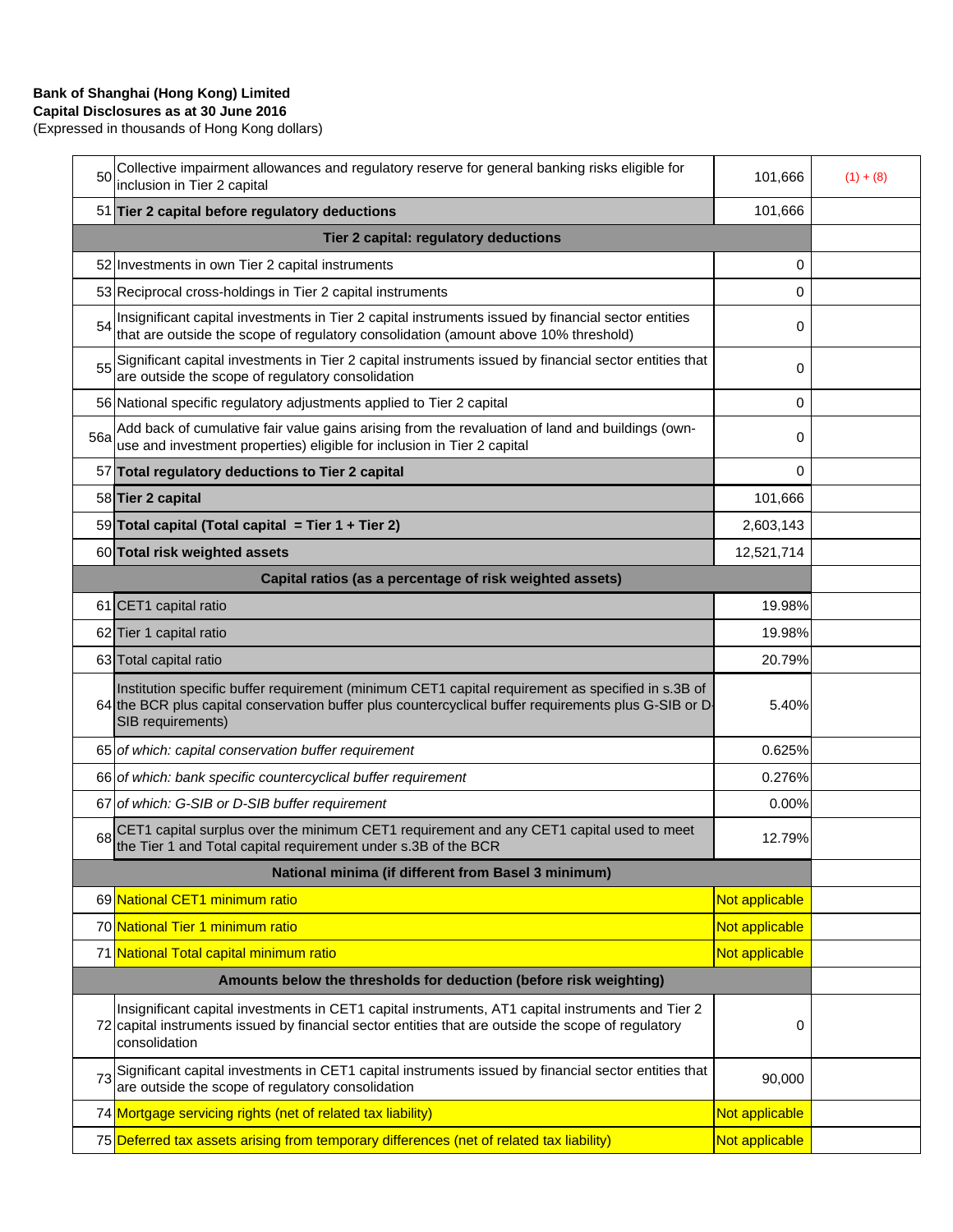(Expressed in thousands of Hong Kong dollars)

| Applicable caps on the inclusion of provisions in Tier 2 capital                                             |                                                                                                                                                                                |                |  |
|--------------------------------------------------------------------------------------------------------------|--------------------------------------------------------------------------------------------------------------------------------------------------------------------------------|----------------|--|
|                                                                                                              | 76 Provisions eligible for inclusion in Tier 2 in respect of exposures subject to the basic approach and the standardized (credit risk) approach (prior to application of cap) | 101,666        |  |
|                                                                                                              | Cap on inclusion of provisions in Tier 2 under the basic approach and the standardized (credit<br>risk) approach                                                               | 145,293        |  |
|                                                                                                              | Provisions eligible for inclusion in Tier 2 in respect of exposures subject to the IRB approach<br>(prior to application of cap)                                               | 0              |  |
|                                                                                                              | 79 Cap for inclusion of provisions in Tier 2 under the IRB approach                                                                                                            | 0              |  |
| Capital instruments subject to phase-out arrangements<br>(only applicable between 1 Jan 2018 and 1 Jan 2022) |                                                                                                                                                                                |                |  |
|                                                                                                              | 80 Current cap on CET1 capital instruments subject to phase out arrangements                                                                                                   | Not applicable |  |
|                                                                                                              | 81 Amount excluded from CET1 due to cap (excess over cap after redemptions and maturities)                                                                                     | Not applicable |  |
|                                                                                                              | 82 Current cap on AT1 capital instruments subject to phase out arrangements                                                                                                    | 0              |  |
| 83                                                                                                           | Amount excluded from AT1 capital due to cap (excess over cap after redemptions and<br><i>maturities</i> )                                                                      | $\Omega$       |  |
|                                                                                                              | 84 Current cap on Tier 2 capital instruments subject to phase out arrangements                                                                                                 | 0              |  |
| 85                                                                                                           | Amount excluded from Tier 2 capital due to cap (excess over cap after redemptions and<br><i>maturities</i> )                                                                   | 0              |  |

### **Notes to the template:**

Elements where a more conservative definition has been applied in the BCR relative to that set out in Basel III capital standards:

| <b>Row</b><br>No. | Description                                                                                                                                                                                                                                                                                                                                                                                                                                                                                                                                                                                                                                                                                                                                                                                                                                                                                                                                                                                                                                                                                                                                                                                                                     | <b>Hong Kong</b><br>basis | <b>Basel III</b><br>basis |  |
|-------------------|---------------------------------------------------------------------------------------------------------------------------------------------------------------------------------------------------------------------------------------------------------------------------------------------------------------------------------------------------------------------------------------------------------------------------------------------------------------------------------------------------------------------------------------------------------------------------------------------------------------------------------------------------------------------------------------------------------------------------------------------------------------------------------------------------------------------------------------------------------------------------------------------------------------------------------------------------------------------------------------------------------------------------------------------------------------------------------------------------------------------------------------------------------------------------------------------------------------------------------|---------------------------|---------------------------|--|
|                   | Other intangible assets (net of associated deferred tax liability)                                                                                                                                                                                                                                                                                                                                                                                                                                                                                                                                                                                                                                                                                                                                                                                                                                                                                                                                                                                                                                                                                                                                                              | 4,682                     | 4,682                     |  |
|                   | Explanation<br>As set out in paragraph 87 of the Basel III text issued by the Basel Committee (December 2010), mortgage servicing rights (MSRs)<br>may be given limited recognition in CET1 capital (and hence be excluded from deduction from CET1 capital up to the specified<br>threshold). In Hong Kong, an AI is required to follow the accounting treatment of including MSRs as part of intangible assets<br>reported in the AI's financial statements and to deduct MSRs in full from CET1 capital. Therefore, the amount to be deducted as<br>reported in row 9 may be greater than that required under Basel III. The amount reported under the column "Basel III basis" in this<br>box represents the amount reported in row 9 (i.e. the amount reported under the "Hong Kong basis") adjusted by reducing the<br>amount of MSRs to be deducted to the extent not in excess of the 10% threshold set for MSRs and the aggregate 15% threshold<br>set for MSRs, DTAs arising from temporary differences and significant investments in CET1 capital instruments issued by financial<br>sector entities (excluding those that are loans, facilities or other credit exposures to connected companies) under Basel III. |                           |                           |  |
|                   | Deferred tax assets net of deferred tax liabilities                                                                                                                                                                                                                                                                                                                                                                                                                                                                                                                                                                                                                                                                                                                                                                                                                                                                                                                                                                                                                                                                                                                                                                             | 6,517                     | 6,517                     |  |
|                   | Explanation<br>As set out in paragraphs 69 and 87 of the Basel III text issued by the Basel Committee (December 2010), DTAs that rely on future<br>profitability of the bank to be realized are to be deducted, whereas DTAs which relate to temporary differences may be given<br>limited recognition in CET1 capital (and hence be excluded from deduction from CET1 capital up to the specified threshold). In<br>Hong Kong, an AI is required to deduct all DTAs in full, irrespective of their origin, from CET1 capital. Therefore, the amount to be<br>10 deducted as reported in row 10 may be greater than that required under Basel III.                                                                                                                                                                                                                                                                                                                                                                                                                                                                                                                                                                              |                           |                           |  |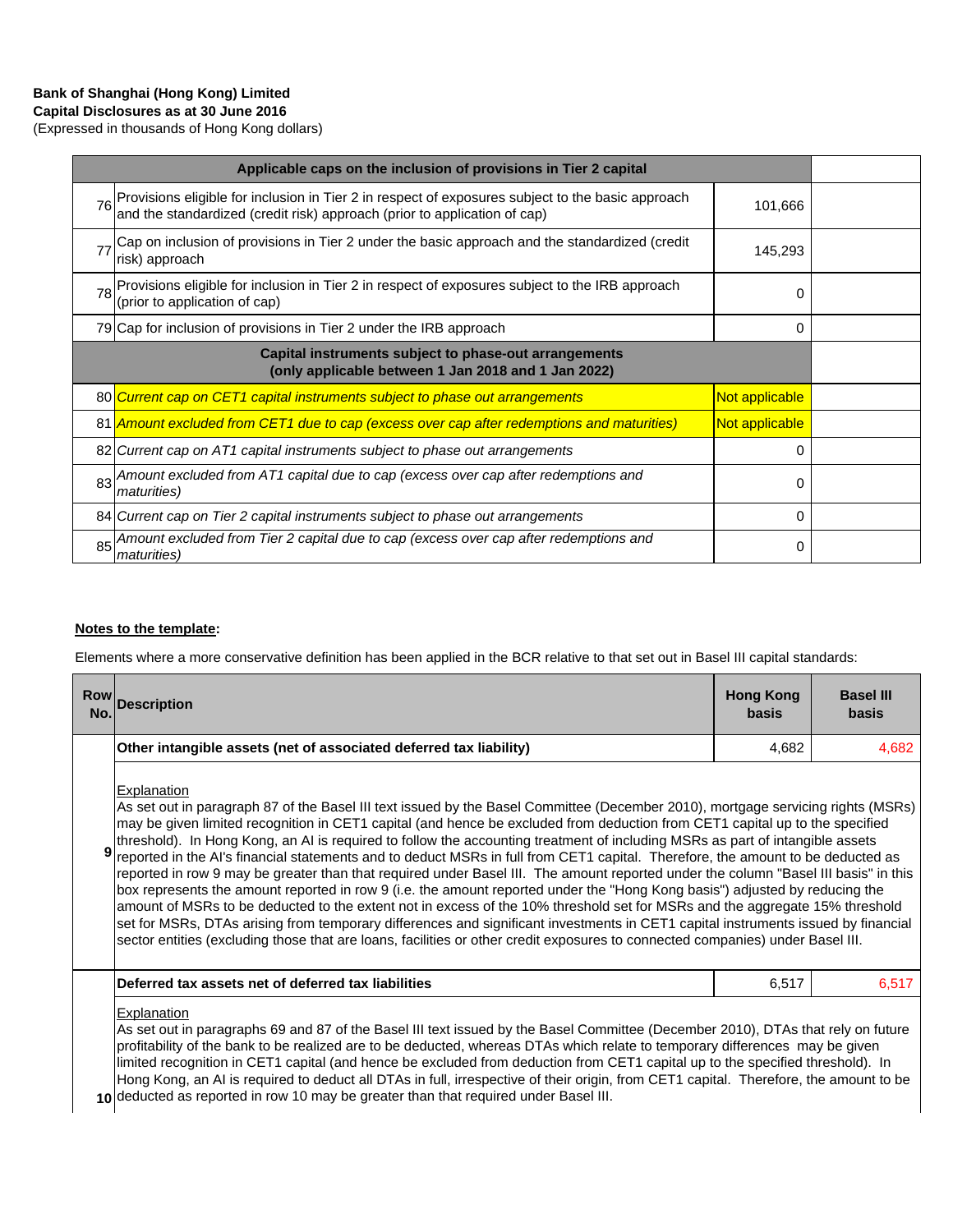(Expressed in thousands of Hong Kong dollars)

| The amount reported under the column "Basel III basis" in this box represents the amount reported in row 10 (i.e. the amount<br>reported under the "Hong Kong basis") adjusted by reducing the amount of DTAs to be deducted which relate to temporary<br>differences to the extent not in excess of the 10% threshold set for DTAs arising from temporary differences and the aggregate<br>15% threshold set for MSRs, DTAs arising from temporary differences and significant investments in CET1 capital instruments<br>issued by financial sector entities (excluding those that are loans, facilities and other credit exposures to connected companies)<br>under Basel III.                                                                                                                                                                                                                                                                                                              |   |   |  |
|------------------------------------------------------------------------------------------------------------------------------------------------------------------------------------------------------------------------------------------------------------------------------------------------------------------------------------------------------------------------------------------------------------------------------------------------------------------------------------------------------------------------------------------------------------------------------------------------------------------------------------------------------------------------------------------------------------------------------------------------------------------------------------------------------------------------------------------------------------------------------------------------------------------------------------------------------------------------------------------------|---|---|--|
| Insignificant capital investments in CET1 capital instruments issued by financial sector<br>entities that are outside the scope of regulatory consolidation (amount above 10%<br>threshold)                                                                                                                                                                                                                                                                                                                                                                                                                                                                                                                                                                                                                                                                                                                                                                                                    | 0 | 0 |  |
| Explanation<br>For the purpose of determining the total amount of insignificant capital investments in CET1 capital instruments issued by financial<br>sector entities, an AI is required to aggregate any amount of loans, facilities or other credit exposures provided by it to any of its<br>connected companies, where the connected company is a financial sector entity, as if such loans, facilities or other credit<br>18 exposures were direct holdings, indirect holdings or synthetic holdings of the AI in the capital instruments of the financial sector<br>entity, except where the AI demonstrates to the satisfaction of the Monetary Authority that any such loan was made, any such<br>facility was granted, or any such other credit exposure was incurred, in the ordinary course of the AI's business.                                                                                                                                                                  |   |   |  |
| Therefore, the amount to be deducted as reported in row 18 may be greater than that required under Basel III. The amount<br>reported under the column "Basel III basis" in this box represents the amount reported in row 18 (i.e. the amount reported under<br>the "Hong Kong basis") adjusted by excluding the aggregate amount of loans, facilities or other credit exposures to the AI's<br>connected companies which were subject to deduction under the Hong Kong approach.                                                                                                                                                                                                                                                                                                                                                                                                                                                                                                              |   |   |  |
| Significant capital investments in CET1 capital instruments issued by financial sector<br>entities that are outside the scope of regulatory consolidation (amount above 10%<br>threshold)                                                                                                                                                                                                                                                                                                                                                                                                                                                                                                                                                                                                                                                                                                                                                                                                      | 0 | 0 |  |
| Explanation<br>For the purpose of determining the total amount of significant capital investments in CET1 capital instruments issued by financial<br>sector entities, an AI is required to aggregate any amount of loans, facilities or other credit exposures provided by it to any of its<br>connected companies, where the connected company is a financial sector entity, as if such loans, facilities or other credit<br>19 exposures were direct holdings, indirect holdings or synthetic holdings of the AI in the capital instruments of the financial sector<br>entity, except where the AI demonstrates to the satisfaction of the Monetary Authority that any such loan was made, any such<br>facility was granted, or any such other credit exposure was incurred, in the ordinary course of the AI's business.                                                                                                                                                                    |   |   |  |
| Therefore, the amount to be deducted as reported in row 19 may be greater than that required under Basel III. The amount<br>reported under the column "Basel III basis" in this box represents the amount reported in row 19 (i.e. the amount reported under<br>the "Hong Kong basis") adjusted by excluding the aggregate amount of loans, facilities or other credit exposures to the AI's<br>connected companies which were subject to deduction under the Hong Kong approach.                                                                                                                                                                                                                                                                                                                                                                                                                                                                                                              |   |   |  |
| Insignificant capital investments in AT1 capital instruments issued by financial sector<br>entities that are outside the scope of regulatory consolidation (amount above 10%<br>threshold)                                                                                                                                                                                                                                                                                                                                                                                                                                                                                                                                                                                                                                                                                                                                                                                                     | 0 | 0 |  |
| Explanation<br>The effect of treating loans, facilities or other credit exposures to connected companies which are financial sector entities as CET1<br>39 capital instruments for the purpose of considering deductions to be made in calculating the capital base (see note re row 18 to the<br>template above) will mean the headroom within the threshold available for the exemption from capital deduction of other<br>insignificant capital investments in AT1 capital instruments may be smaller. Therefore, the amount to be deducted as reported in<br>row 39 may be greater than that required under Basel III. The amount reported under the column "Basel III basis" in this box<br>represents the amount reported in row 39 (i.e. the amount reported under the "Hong Kong basis") adjusted by excluding the<br>aggregate amount of loans, facilities or other credit exposures to the AI's connected companies which were subject to deduction<br>under the Hong Kong approach. |   |   |  |
| Insignificant capital investments in Tier 2 capital instruments issued by financial sector<br>entities that are outside the scope of regulatory consolidation (amount above 10%<br>threshold)                                                                                                                                                                                                                                                                                                                                                                                                                                                                                                                                                                                                                                                                                                                                                                                                  | 0 | 0 |  |